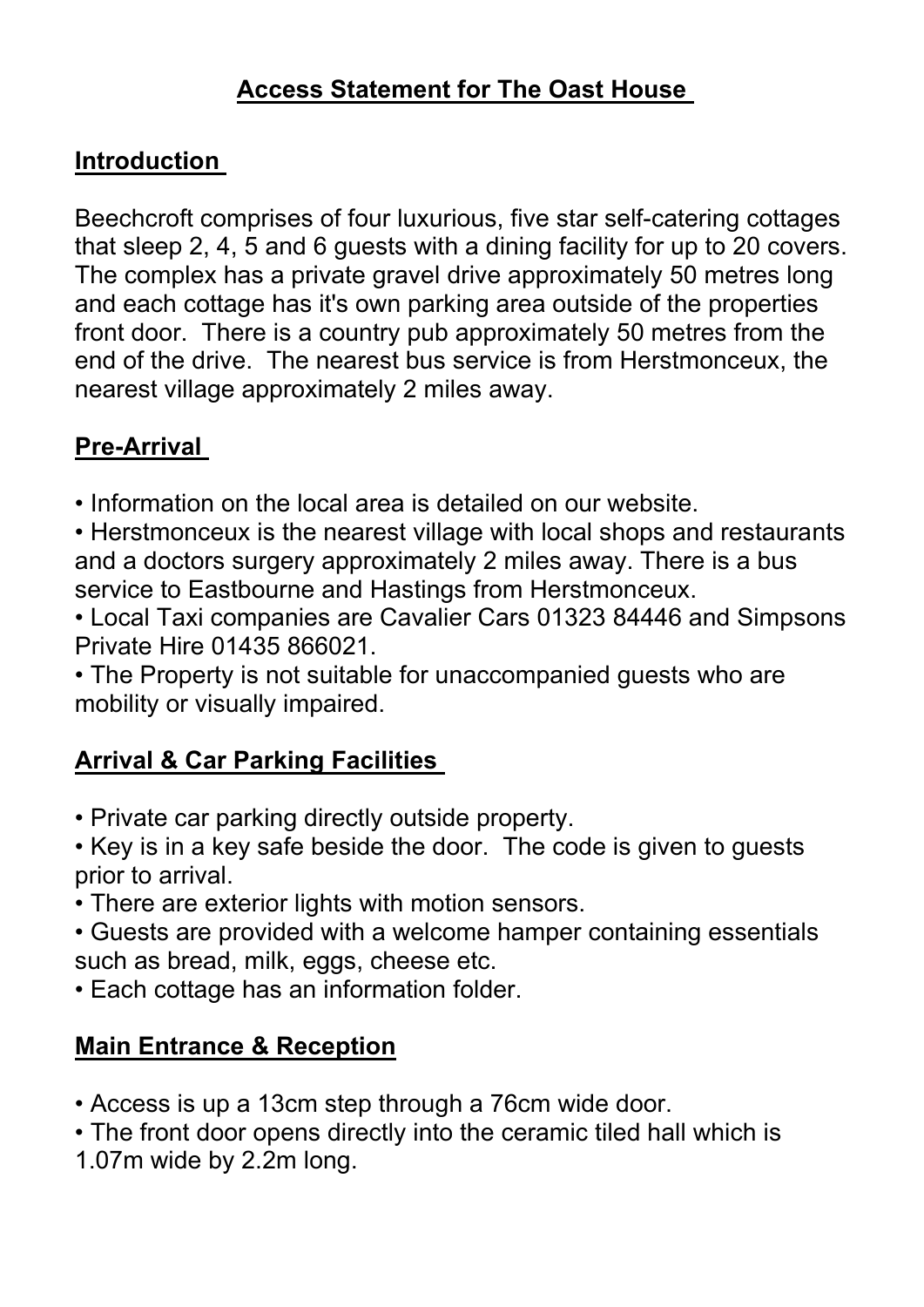# **Public Areas - Hall, Stairs, Landing, Corridors etc**

• The hall way opens into the carpeted dining area via a doorway 78cm wide.

• There is a downstairs toilet accessed from the hallway.

• There is a french door that opens 92cm wide onto the paved patio down a step 9cm high.

• The stairs are carpeted; there are 12 19cm high steps. The stairway is 77cm wide but narrows to 62cm wide. The stairs are round 180 degrees with a handrail.

• The landing is 85cm by 2.35m.

## **Public Areas - Sitting room, lounges, lobbies etc**

• The sitting room is in the roundel of the Oast and is accessed through a doorway 83cm wide down three wooden steps, each 19cm high and 71cm wide. The floor is carpeted.

• The dining area is also carpeted.

# **Public WCs**

• The downstairs toilet is accessed from the tiled hallway and also has a ceramic tiled floor.

• The door is 58cm wide with access 48cm wide.

• The toilet is approximately 80cm from the door.

• The basin is 76cm high and the toilet is 43cm high with headroom directly above the toilet at 1.12m as it is under the stairs.

## **Laundry**

• There is a washing machine, iron and ironing board provided for guests use.

## **Bedrooms & Sleeping Areas**

• The master double bedroom is in the roundel, and is accessed through a door 59cm wide and down two wooden steps, each 25cm high. The bed is 59cm high.

• The other double bedroom has a doorway 62cm wide with a minimum space around the bed of 66cm.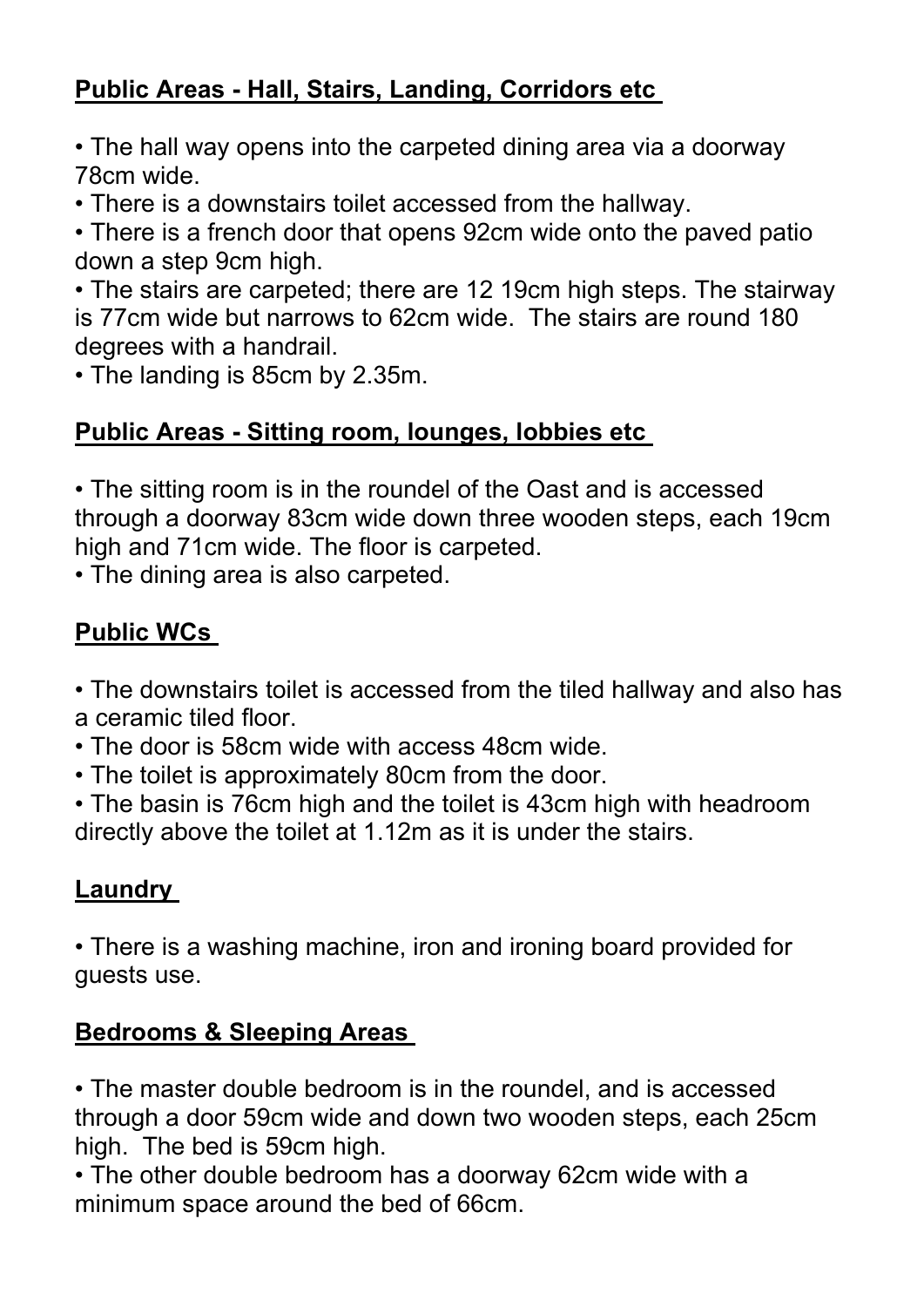• The single bedroom has a door 62cm wide with access 71cm wide with a minimum space around the bed of 88cm.

#### **Bathroom, Shower-room & WC [Ensuite or Shared]**

• The en-suite to the master bedroom is situated before the steps down into the bedroom.

• The door is 62cm wide, with access 90cm wide with the toilet 100cm from the door.

• The toilet is 42cm high and the sink is 84cm high.

- The bath is 1.45m long by 55cm wide with no handrail.
- The basin is 76cm high.

• The shower room is accessed through a door 62cm wide with access 75cm.

• The toilet is 1.1m from the door, 42cm high, sink 85cm.

• The shower has step up of 26cm, the door is 43cm wide. The shower is 75cm by 75cm and is a corner shower. The shower head is handheld.

### **Self-Catering Kitchen**

• The kitchen has a ceramic tile floor.

• It is equipped with a kettle, toaster, microwave, fridge with freezer compartment, washing machine and dishwasher for guests use.

• The cooker is an oil fired Sandyford range cooker with incorporated hobs.

• The kitchen surfaces are 90cm high.

## **Additional Information**

- Smoke alarms
- No Smoking
- No Dogs

• No Children under the age of 5. Babies up to the age of 1 year are welcome with their own moses basket, no cot or high chair is provided.

- Fridge provided in the kitchen.
- Telephones are for incoming calls only but 999 calls will dial out.

# **Contact Telephone and Email Address**